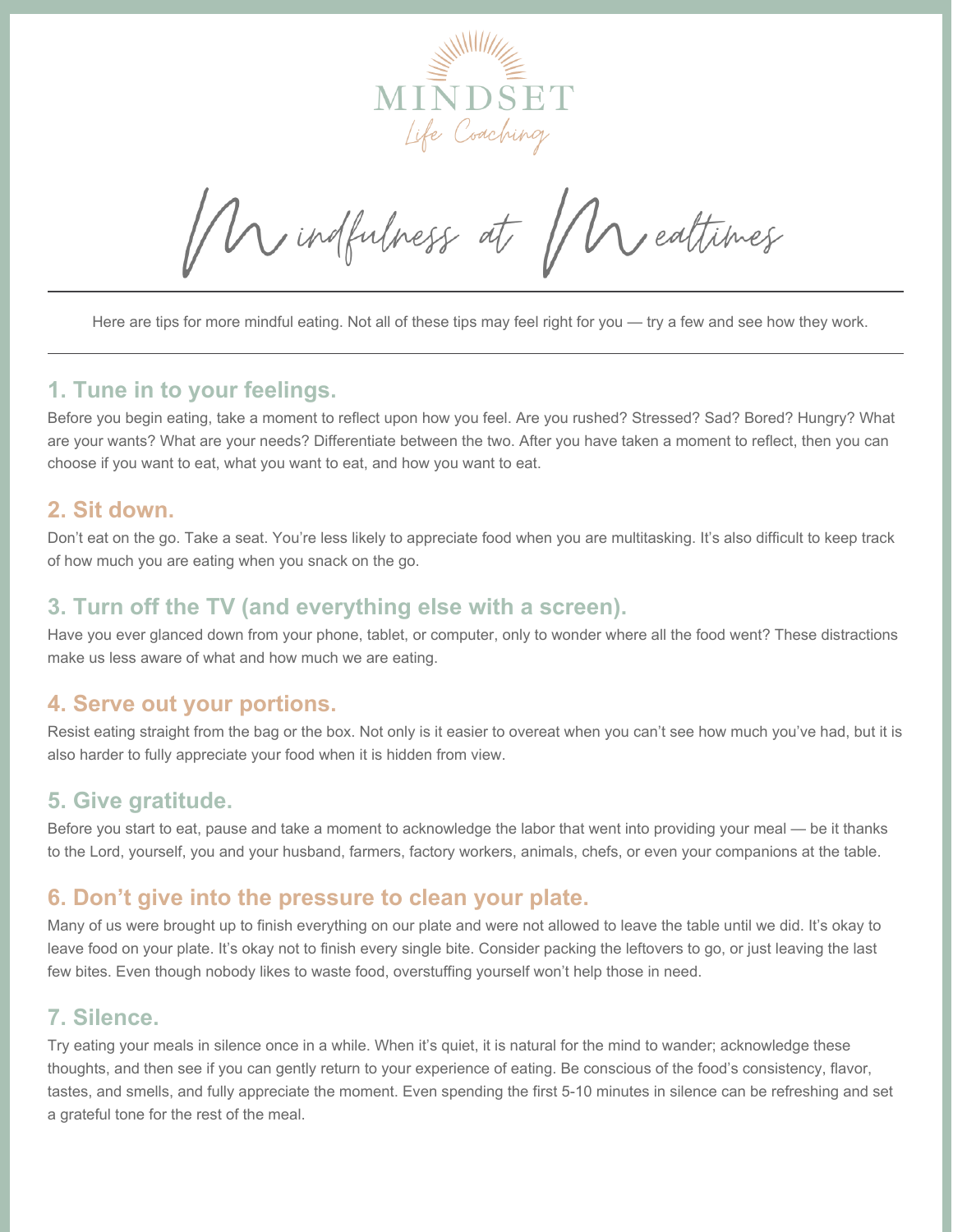## **8. Eat slowly.**

Most of the time we're eating so fast we have the next bite on the fork ready to go before we're even done chewing the first one. Try putting your fork down in between bites and not picking it up until you're finished chewing. By doing this, you are slowing the meal down and giving your stomach the time it needs to tell your brain you are no longer hungry.

## **9. Listen to your hunger cues.**

Be kind to your body. If you notice your stomach growling, give your body what it needs. Do not be harsh to your body by refusing it food and sustenance. You do not have to "earn" food. You do not have to workout before eating food. Listen to your body because your body knows best.

## **10. Distinguish between true hunger and non-hunger triggers for eating.**

Have you ever found yourself walking to the refrigerator without actually being hungry? Perhaps you've found yourself gravitating towards the pantry even though you just ate. It is important to differentiate between true hunger and non-hunger triggers for eating, such as boredom, negative emotions, stress, etc. Practice being intentional about what you eat, when you eat, and why you eat.

# **11. Engage your senses by noticing colors, smells, sounds, textures, and**

#### **flavors.**

When you are rushed or distracted, you are not able to fully experience or appreciate your food. Instead of eating straight from a bag or box, take out your food and put it on a plate so that your food is in full sight. Instead of rushing through bite after bite and ignoring the complexity of your food, practice mindfulness by thinking about how the food tastes, looks, and feels.

## **12. Learn to cope with guilt and anxiety about food.**

If you are experiencing guilt, shame, or anxiety around eating, first try telling yourself that everything is going to be okay. Your harsh inner critic will most likely try to convince you of lies such as, "You're going to gain weight because of that meal" or "You have no self control." Remind yourself that you are being kind to yourself by giving your body what it needs/wants.

## **13. Eat to maintain overall health and well-being.**

Diets are all about restriction, and they are not sustainable. When people go on diets, they drastically change their eating habits and limit their food to only a handful of options. You cannot eat only chicken, broccoli, and rice for the rest of your life. The problem with restriction is that it limits the body's intake of diverse nutrients which are vital for key metabolic functions. Focus on food as fuel for your body.

## **14. Notice the effects food has on your feelings.**

Focus on how the food makes you feel. Do you always feel guilty or shameful after eating a particular food or food group? Do you suddenly feel more joyful after eating your favorite snack? Do you feel relieved after indulging in a particular food? Do you feel stronger and more energized after eating a nutrient-dense meal? Heighten your awareness of how food makes you feel.

## **15. Stop eating when you're full.**

Hunger and satiety are complex functions regulated by numerous feedback mechanisms in your body. One of those signals comes from your stomach wall stretching to accommodate the meal you are eating. Nerve stretch receptors send signals to the brain that the stomach is expanding and you can begin to taper off and stop eating. At the same time, a hormone called ghrelin (produced when your stomach empties to trigger a hunger message) starts to decrease. The result is more impulses reaching your brain saying to stop eating.